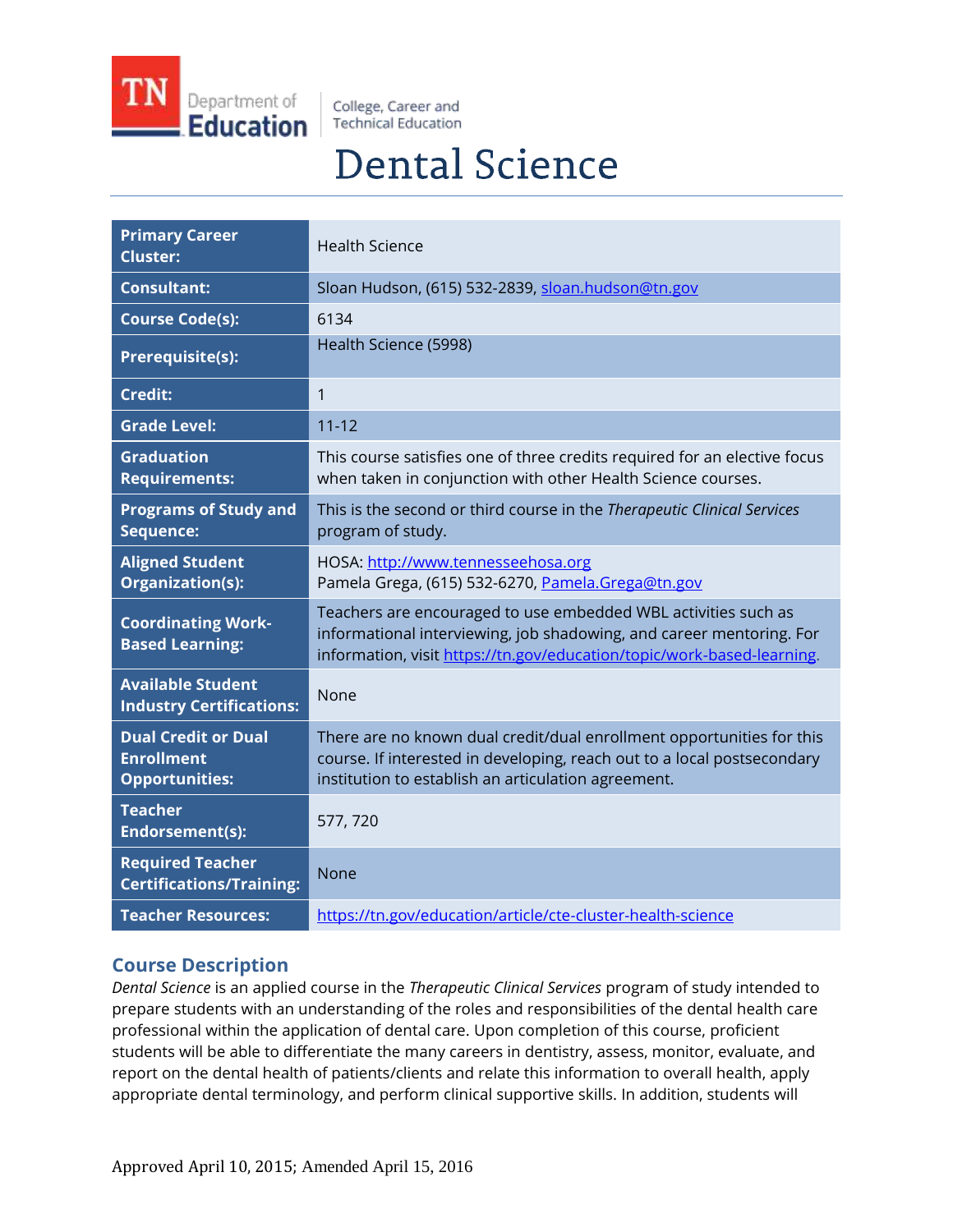continue to build a health science career portfolio that will follow them throughout their chosen program of study.

## **Program of Study Application**

This is the second or third applied course in the *Therapeutic Clinical Services* program of study. For more information on the benefits and requirements of implementing this program in full, visit the Health Science website at [https://tn.gov/education/article/cte-cluster-health-science.](https://tn.gov/education/article/cte-cluster-health-science)

#### **Implementation options are as follows:**

- Option 1: Dental Services taught as a Level Two Course
- Option 2: Dental Services taught as a Level Three Course

#### **Core standards are required for both options above.**

Core standards: 1,2,3,4,5,6,7,11,12,13,14,15,16,17,18,19,20,21,22,23,24,25

#### **Additional standards:**

Option 1: 8,9 Option 2: 10

### **Course Standards**

#### **Careers in Dental Science**

- 1) Gather relevant information from textbooks and online searches concerning the history of dentistry, with emphasis on changes in care and prevention. Develop a visual, oral, and/or written presentation of the information that includes graphs, technology, and supporting evidence.
- 2) Research careers within the dental sciences and explain in a graphic illustration or informational artifact\*\* the educational/credentialing requirements, as well as state and national compliance guidelines required of health care professionals. Include other branches of dentistry such as Orthodontics and Forensic Odontology.
- 3) Analyze the range of skills, competencies, and professional traits (such as leadership, time management, and ethical responsibility) required for careers in dental sciences. Using realtime and projected labor market data, identify local and national employment opportunities and determine areas of growth. Complete a job application, resume, and cover letter for one of the jobs located in the search.

#### **Legalities and Ethical Issues**

4) Choose an ethical issue affecting dental health professionals, such as leaving fluoride out of drinking water, the practice of dental tourism, or the affordability of dental care among vulnerable populations like the elderly. Craft arguments focused on the issue, including the development of claim(s) and counterclaim(s) justified with data and evidence. Discuss how this issue will affect or has affected the dental community.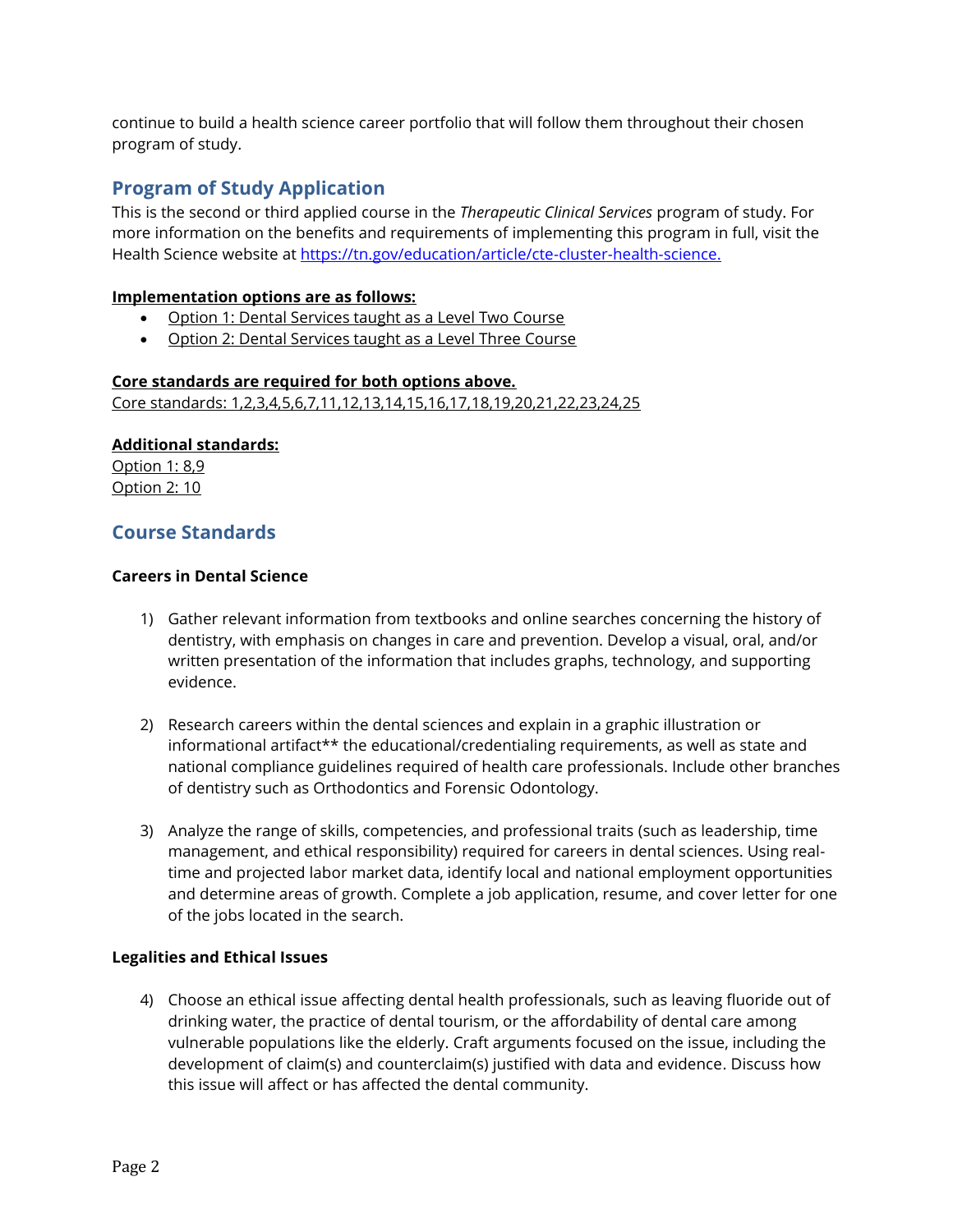- 5) Examine the legal responsibilities of dental professionals when treating patients/clients with diseases or disorders related to infections transmitted sexually or through drug use, domestic violence, neglect, and child abuse. Construct an informational article intended to raise awareness among dental professionals. Incorporate the correct dental terminology. (
- 6) Compare and contrast the dental care and prevention customs and cultural beliefs of various populations. Examples might include soaking a cotton ball in turpentine for tooth pain relief or using bleach to whiten teeth. Develop an informative paper intended to reconcile such beliefs with advances in dental science.
- 7) Compare and contrast the average cost of private dental insurance plans versus government-issued plans. Analyze the cost for both pediatric and adult patients for treatments such as a routine dental visit, a visit that requires fillings, and a visit that requires tooth extraction. Role-play therapeutic communication utilizing correct dental terminology to explain the cost with a classmate and/or family member.

#### **Anatomy and Physiology**

- 8) Outline the gross and cellular structure and function of head and neck anatomy, including bones, muscles, sinuses, salivary glands, nerves, and blood vessels.
- 9) Choose a research topic related to embryonic development of the head, oral cavity, and teeth. Gather relevant information from print and digital medical and/or dental resources such as the American Journal of Dentistry. Complete a short research project, including editing work after peer-review, culminating in a scientific report that examines the environmental and genetic factors affecting embryonic development, using dental and medical terminology.
- 10) Choose a research topic related to embryonic development of the head, oral cavity, and teeth. Gather relevant information from print and digital medical and/or dental resources such as the American Journal of Dentistry. Complete a short research project, including editing work after peer-review, culminating in a scientific report that examines the environmental and genetic factors affecting embryonic development, differentiating between normal and abnormal findings using dental and medical terminology.
- 11) Formulate a written and digital health education project to inform an audience about the parts and functions of teeth. Include the effects of nutrition on tooth development and continuous good health and dental prevention care.
- 12) Determine the meaning of the universal dental numbering system's name; then, number the teeth located in the human dentition on a model or chart. Explain the difference in each of the numbering systems as presented in text by paraphrasing them in simpler yet accurate terms.
- 13) Choose a dental health disease or disorder. Examples might include dental caries in babies who drink juices from a bottle or oral cancer in smokeless tobacco users. Develop a professional report discussing the scope of the disease/disorder, affected and vulnerable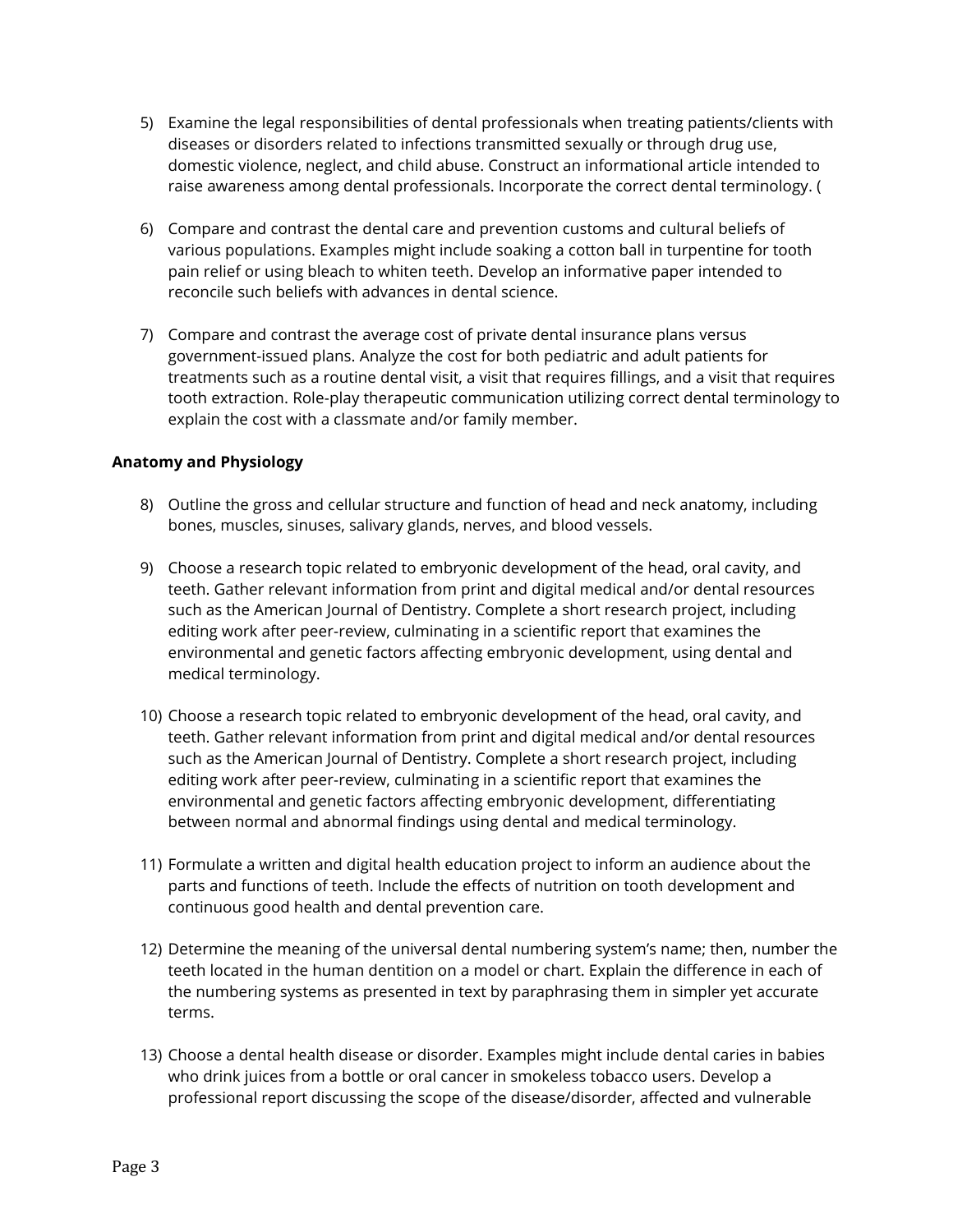populations, local incidence information as compared to state, region, and national data, existing practices that target the disease/disorder, and interventions available.

#### **Microbiology, Infection Control, and Disease Prevention**

- 14) Define the terms pathogenic and non-pathogenic microorganisms, and explain how each can cause a disease or disorder. Outline modes of transmission and prevention of the spread of these organisms.
- 15) Investigate oral manifestations related to pathogenic and non-pathogenic organisms. Develop an informational text to share with other health care professionals that outlines concepts of disinfection, OSHA standards, and use of Personal Protective Equipment (PPE) to prevent spreading of disease to dental staff.
- 16) Differentiate among toxic, corrosive, ignitable, and reactive hazardous wastes in dental facilities. Discuss the role of the Material Safety Data Sheets (MSDS) in identifying hazards associated with specific chemicals or chemical compounds by evaluating MSDS information. Develop a chart describing the characteristics of the most common chemicals and compounds found in the dental office.

#### **Dental Examinations**

- 17) Understand principles of and successfully perform skills related to Dental Assisting, incorporating rubrics from textbooks or clinical standards of practice for the following:
	- a. Operatory preparation for treatment and receiving of the patient
	- b. Positioning of the patient and the clinician
	- c. Radiographic process and patient/operator protection
	- d. Oral prophylaxis
- 18) Identify basic dental office instrumentation and explain the purpose of each item. Role-play a scenario based in a dental office that uses at least five instruments accurately, including patient assessment, procedure for operatory preparation of the patient room, receiving and seating the patient, and providing at least one treatment.
- 19) Develop a patient health education plan including preventive measures, signs and symptoms of exacerbation of disease/disorder/injury, pharmacological needs, and support systems. Cite at least three medical or dental resources.
- 20) Summarize the signs and symptoms of impending or developing dental emergencies, citing environmental, medical, and hygienic factors that may contribute to the condition. Develop an office emergency policy and procedure that outlines the responsibilities and actions of each healthcare worker.
- 21) Complete training in American Heart Association or American Red Cross adult and child Cardiopulmonary Resuscitation (CRP). Students should be certified in either Heartsaver or BLS for Healthcare Provider CPR prior to clinical rotation. (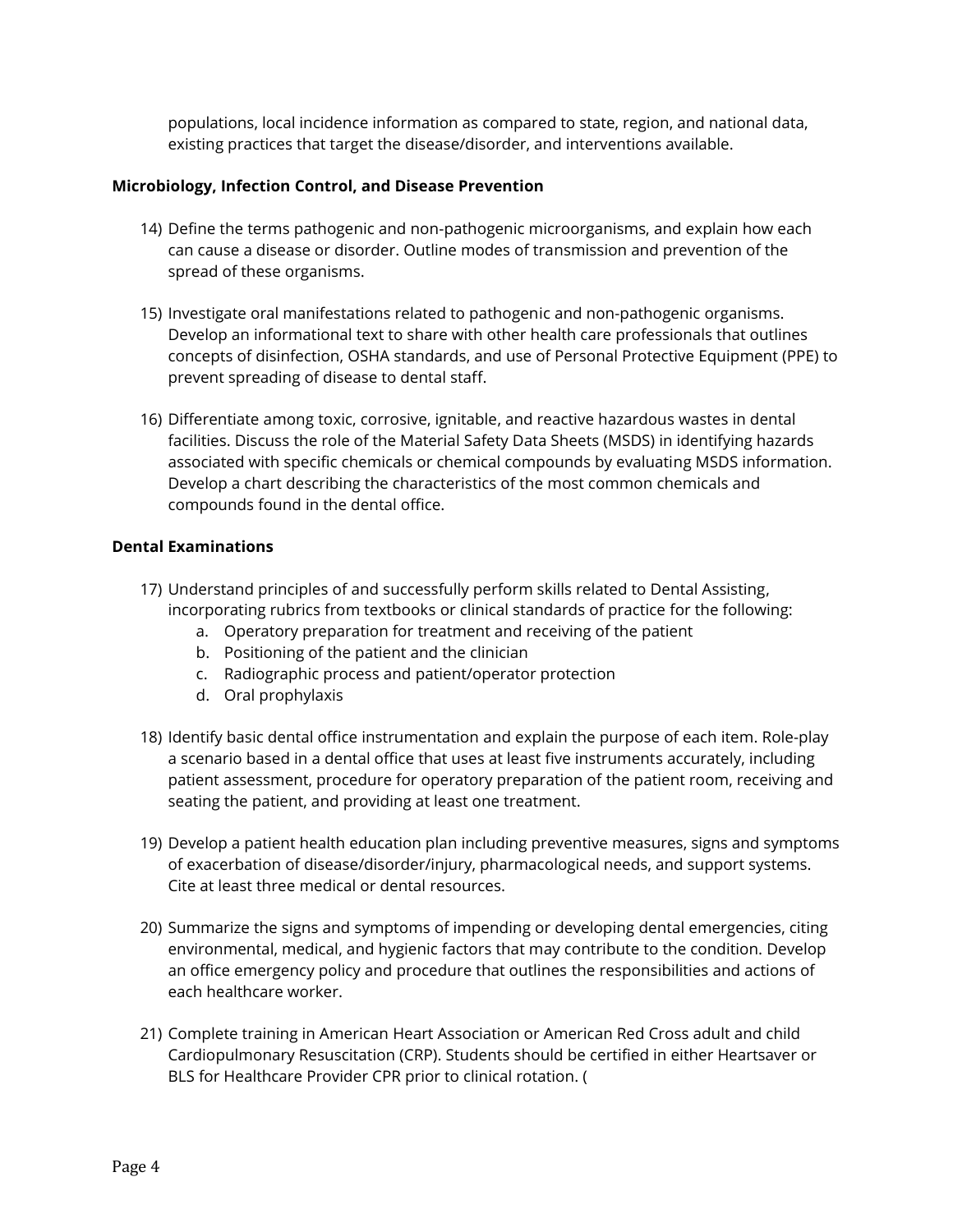#### **Dental Procedures and Specialties**

- 22) Follow medical procedures precisely when performing patient/client skills in a classroom or clinical setting related to the role of the Dental Assistant, including:
	- a. Complete health/dental history
	- b. Perform vital signs
	- c. Coronal polishing
	- d. Fluoride treatment
	- e. Preparation of restorative materials
	- f. Preparing and alginate impression
	- g. Cleaning and sterilizing equipment
	- h. Patient and/or community education on oral health
	- i. Document findings and procedure in a recognized format for a dental facility using correct dental terminology
- 23) Incorporate medical/dental language in the development of a detailed dental treatment plan for a case study or live patient, describing goals and objectives, medications, and/or alternative treatment and coping mechanisms, and incorporating applicable assessment information following interview/assessment of a patient or family member.
- 24) Research emerging dental technologies related to dental and oral health, including but not limited to procedures, equipment, and diagnostics tools. Synthesize information into a coherent understanding and develop a written or verbal presentation. Draw evidence from informational text to support research.
- 25) Research a dental specialty procedure (such as oral surgery, prosthetic dentistry, or gingivoplasty), then develop a written or verbal explanation of the procedure using correct dental terminology. Include at minimum the purpose of the procedure, average cost, documented benefits and potential side effects, and profile of the dental professional that performs the procedure.

## **The following will reside in the student's portfolio:**

- a. Standard 8 Research artifact
- b. Standard 9 Health education project
- c. Standard 19 CPR certificate
- d. Standard 20 Skills check lists

## **Standards Alignment Notes**

\*References to other standards include:

- American Red Cross BLS CPR Guidelines. [http://www.redcross.org/.](http://www.redcross.org/)
- American Heart Association BLS Guidelines. [http://www.heart.org/HEARTORG/#.](http://www.heart.org/HEARTORG/)
- P21: Partnership for 21st Century Skills [Framework for 21st Century Learning](http://www.p21.org/storage/documents/P21_Framework_Definitions.pdf)
	- $\circ$  Note: While not all standards are specifically aligned, teachers will find the framework helpful for setting expectations for student behavior in their classroom and practicing specific career readiness skills.